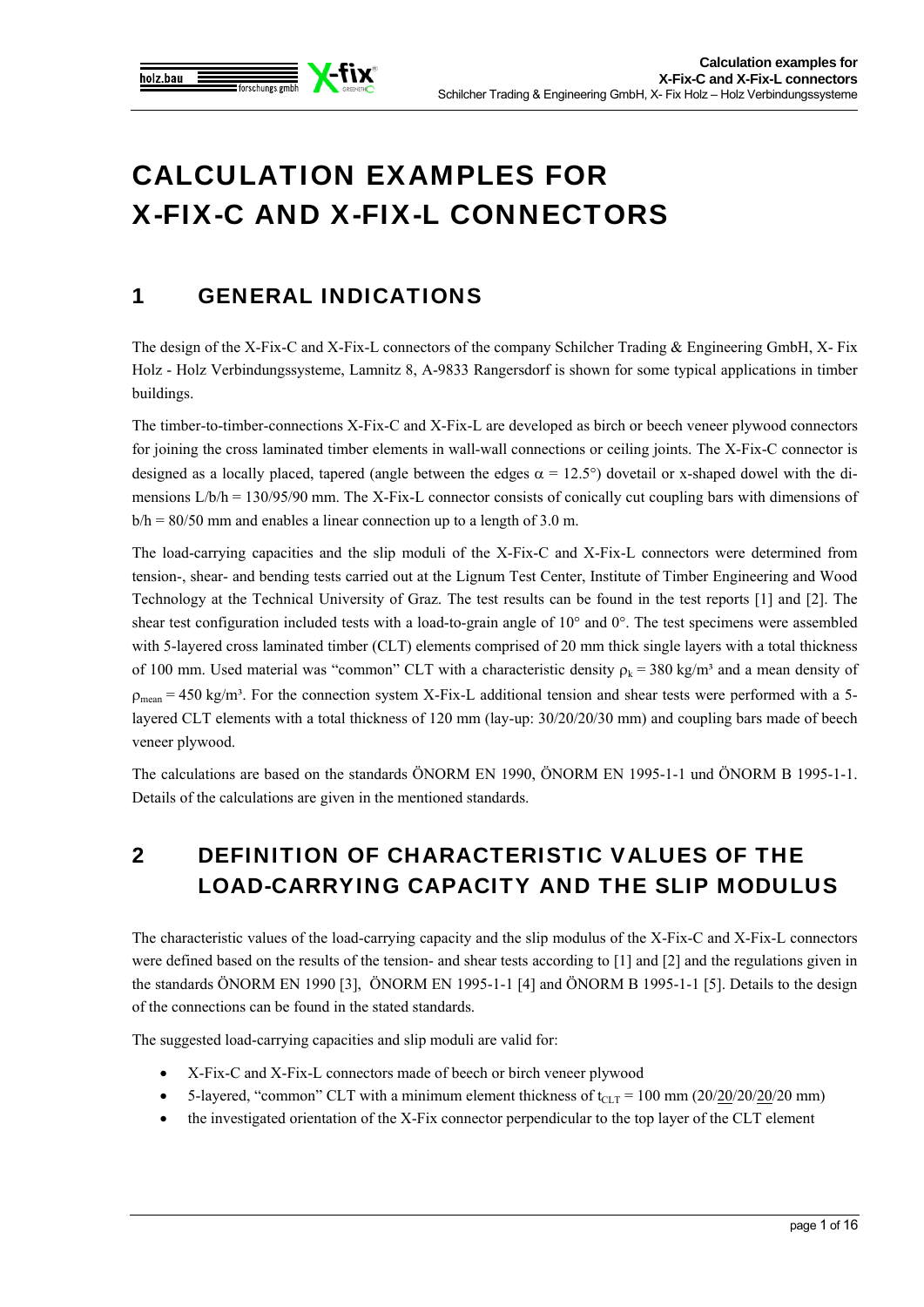

The given load-carrying capacities and slip moduli can be also applied to CLT elements with a thickness of 120 mm (lay-up: 30-20-20-20-30 mm) and a thickness of 140 mm (lay-up: 40-20-20-20-40).

The load-carrying capacities and the slip moduli in Table 1 are related to one X-Fix-C connector. The load-carrying capacities and the slip moduli in Table 2 are related to the unit metre for coupling bar of the X-Fix-L-connector.

Table 1: load-carrying capacities and slip moduli of one X-Fix-C connector and for  $t_{CLT}$  = 100/120/140 mm

| $X-Fix-C - declaration per connector$<br>$t_{\text{CLT}}$ = 100/120/140 mm; material of connector: beech or birch veneer plywood |                          |                                      |                                   |  |
|----------------------------------------------------------------------------------------------------------------------------------|--------------------------|--------------------------------------|-----------------------------------|--|
|                                                                                                                                  | test configuration/loads | load-carrying<br>capacity $R_k$ [kN] | slip modulus<br>$K_{ser}$ [kN/mm] |  |
| $X-Fix-C$                                                                                                                        | tension                  | 22.0                                 | 18.0                              |  |
|                                                                                                                                  | shear                    | 22.0                                 | 20.0                              |  |
|                                                                                                                                  | 4-point-bending test     | 2.8                                  | -                                 |  |

Table 2: load-carrying capacities and slip moduli of one X-Fix-L connector and for  $t_{CLT} = 100/120/140$  mm

| X-Fix-L - declaration per unit meter for coupling bar<br>$t_{CLT}$ = 100/120/140 mm; material of connector: beech or birch veneer plywood |                                 |                                        |                                       |  |
|-------------------------------------------------------------------------------------------------------------------------------------------|---------------------------------|----------------------------------------|---------------------------------------|--|
|                                                                                                                                           | test configuration/loads        | load-carrying<br>capacity $R_k$ [kN/m] | slip modulus<br>$K_{ser}$ [(kN/mm)/m] |  |
| $X-Fix-L$                                                                                                                                 | tension T-joint                 | 15.0                                   | 14.5                                  |  |
|                                                                                                                                           | tension edge-joint $45^{\circ}$ | 14.0                                   | 8.3                                   |  |
|                                                                                                                                           | tension edge-joint $0^{\circ}$  | 8.5                                    | 7.8                                   |  |
|                                                                                                                                           | shear edge-joint 45°            | 8.0                                    | 6.5                                   |  |
|                                                                                                                                           | shear edge-joint $0^\circ$      | 5.5                                    | 4.9                                   |  |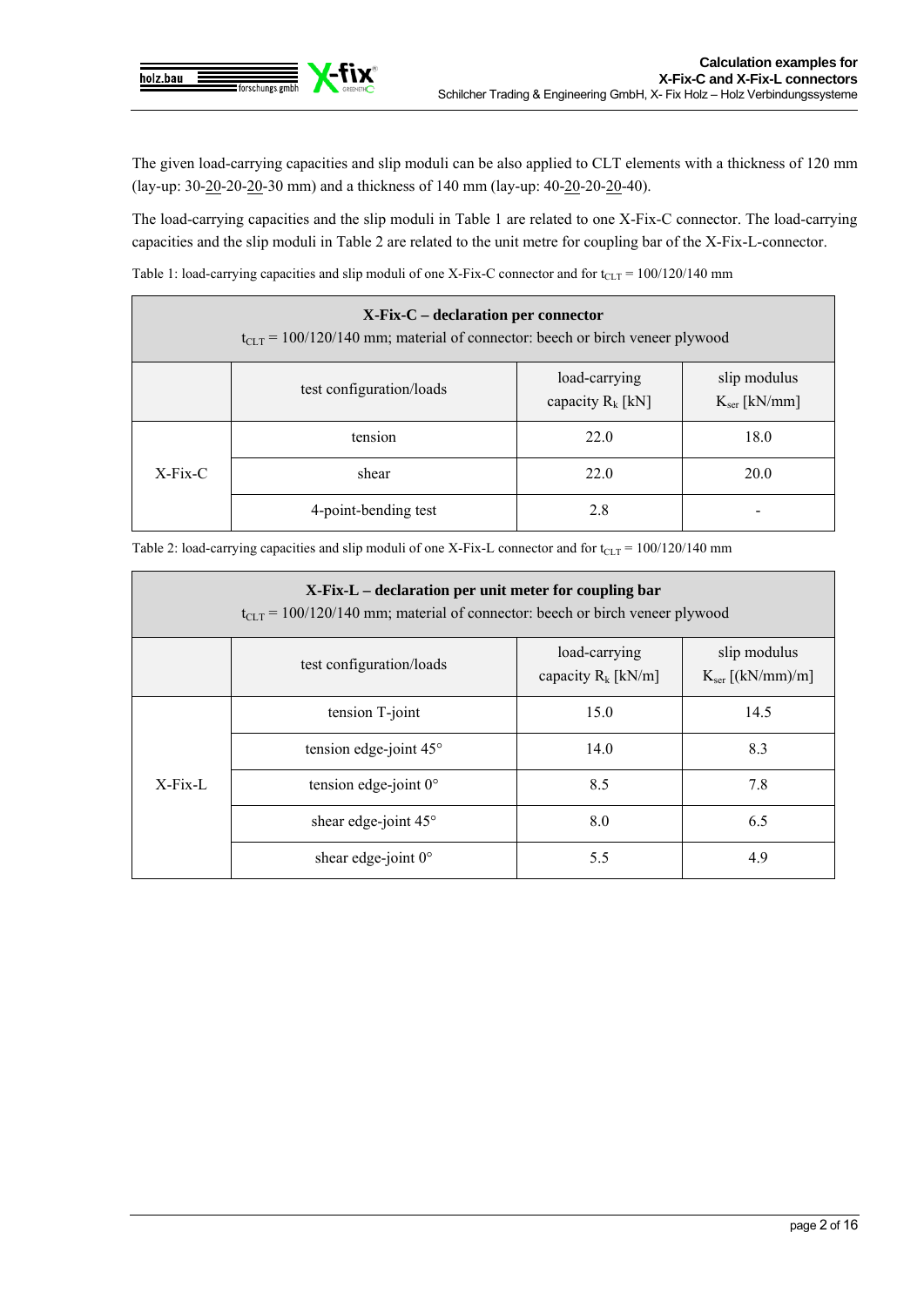

# 3 CALCULATION EXAMPLES OF X-FIX-C

# 3.1 Basic cases

X-Fix-C connectors can be stressed in tension and shear or combined. The design of both basic cases is shown in the following subsections.

### 3.1.1 Design of X-Fix-C stressed in one principal direction - tension

The maximum design force and the related displacement should be calculated for the basic case "stress in tension" shown in Figure 1.



Figure 1: geometry of a X-Fix-C-connection stressed in tension (dimensions in mm)

The characteristic value of the load-carrying capacity in tension  $R_{t,k}$  is defined with 22.0 kN. On the basis of the modification factor for duration of load and moisture content  $k_{mod} = 0.9$  for service class 1, the load-duration class "short-term" according to ÖNORM EN 1995-1-1 as well as the distance of the connectors of  $e = 500$  mm, the design tensile force per unit meter  $R_{t,d}$  is calculated by

$$
R_{t,d} = \frac{k_{mod} \cdot R_{t,k}}{\gamma_M} \cdot \frac{1}{e} = \frac{0.9 \cdot 22.0}{1.3} \cdot \frac{1}{0.50} = 30.5 \text{ kN / m}
$$

The related displacement u of the connection in the serviceability limit state is calculated by

$$
u = \frac{R_{\rm t,k}}{K_{\rm ser}} = \frac{22.0 \cdot \frac{1}{0.50}}{18.0} = 2.4 \text{ mm} / \text{m}
$$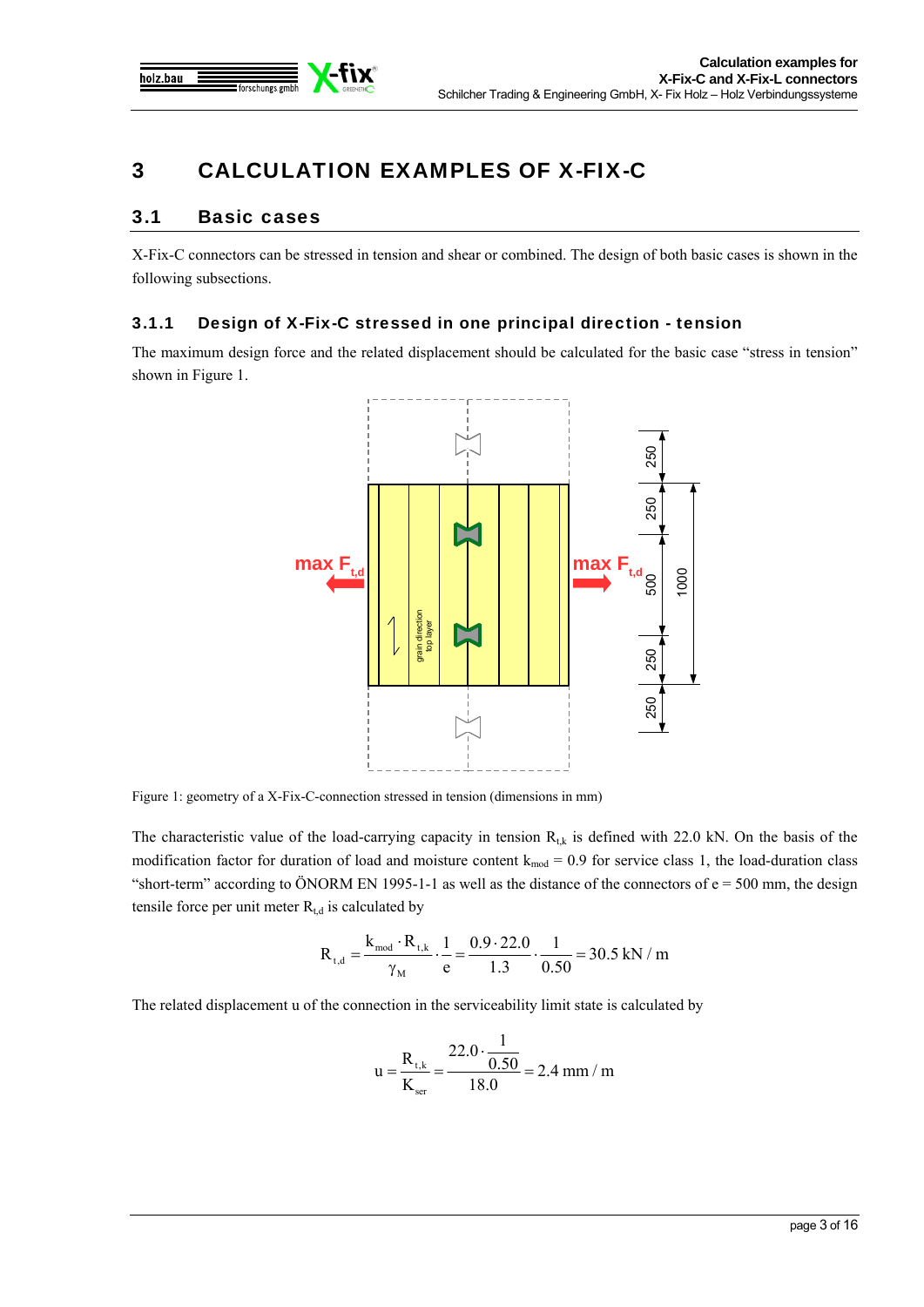

# 3.1.2 Design of X-Fix-C stressed in one principal direction - shear

The maximum design force and the related displacement should be calculated for the basic case "stress in shear" shown in Figure 2.



Figure 2: geometry of a shear stressed X-Fix-C-connection (dimensions in mm)

The characteristic value of the load-carrying capacity in shear  $R_{v,k}$  is defined with 22.0 kN. On the basis of the modification factor for duration of load and moisture content  $k_{mod} = 0.9$  for service class 1, the load-duration class "shortterm" according to ÖNORM EN 1995-1-1 as well as the distance of the connectors of e = 500 mm, the design shear force per unit meter  $R_{v,d}$  is calculated by

$$
R_{\rm v,d} = \frac{k_{\rm mod} \cdot R_{\rm v,k}}{\gamma_{\rm M}} \cdot \frac{1}{e} = \frac{0.9 \cdot 22.0}{1.3} \cdot \frac{1}{0.50} = 30.5 \text{ kN / m}
$$

The related displacement u of the connection u in the serviceability limit state is calculated by

$$
u = \frac{R_{v,k}}{K_{ser}} = \frac{22.0 \cdot \frac{1}{0.50}}{20.0} = 2.20 \text{ mm / m}
$$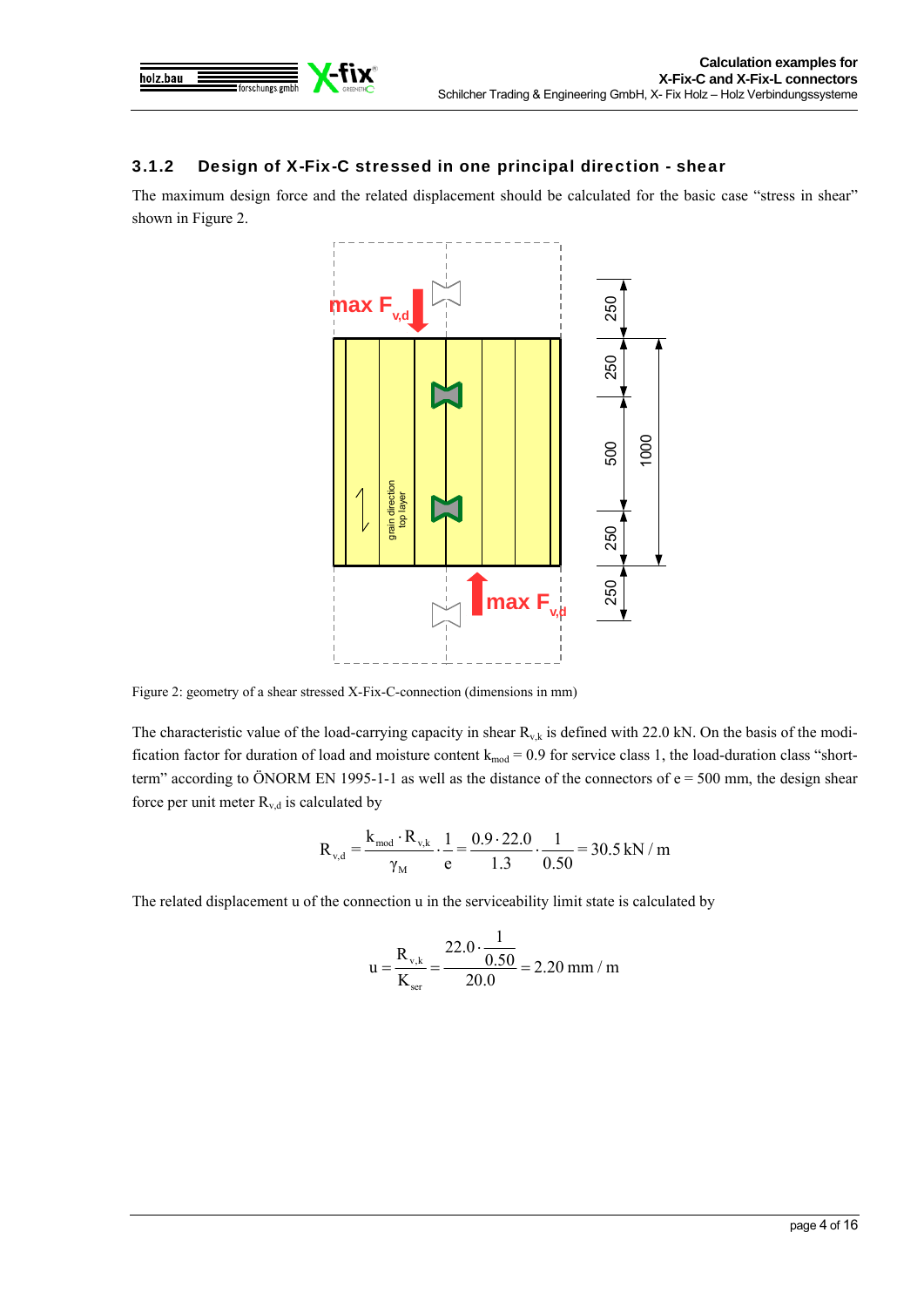

# 3.2 Application examples

# 3.2.1 Load-carrying capacity and deformation of a CLT ceiling joined with X-Fix-C connectors

### **3.2.1.1 Basic conditions**

The 5-layered CLT elements of the ceiling with a total thickness of  $t_{CLT}$  = 140 mm (lay-up: 40-20-20-20-40 mm) are joined by X-Fix-C connectors with distances of  $e = 1,000$  mm, see Figure 3. Considering the height of a structure (storey height) of h = 3.25 m and a wind pressure of  $w_k = \pm 1.00 \text{ kN/m}^2$ , the static calculation of the wind action leads to a design value of the wind pressure:



$$
w_d = \gamma_Q \cdot w_k \cdot h = 1.50 \cdot 1.00 \cdot 3.25 = 4.9 \text{ kN} / m
$$

Figure 3: geometry of a CLT ceiling joined by X-Fix-C connectors (dimensions in mm)

### **3.2.1.2 Verification of the load-carrying capacity in the midspan – loads in-plane**

The maximum bending moment in the midspan  $M_d$  is calculated by

$$
M_{d} = \frac{w_{d} \cdot l^{2}}{8} = \frac{4.9 \cdot 15.0^{2}}{8} = 137.8 \text{ kNm}
$$

The verification of the load-carrying capacity of the X-Fix-connectors is based on the frictionless boundary/support of the ceiling element and the location of the rotation point (the neutral axis respectively) at a distance of  $z = 500$  mm from the edge. The polar moment of inertia  $I_p$  which is needed for the determination of a tensile force in the connector is calculated by

$$
I_p = \sum_{i} y_i^2 = 1.0^2 + 2.0^2 + 3.0^2 + 4.0^2 + 5.0^2 = 55.0 \text{ m}^2
$$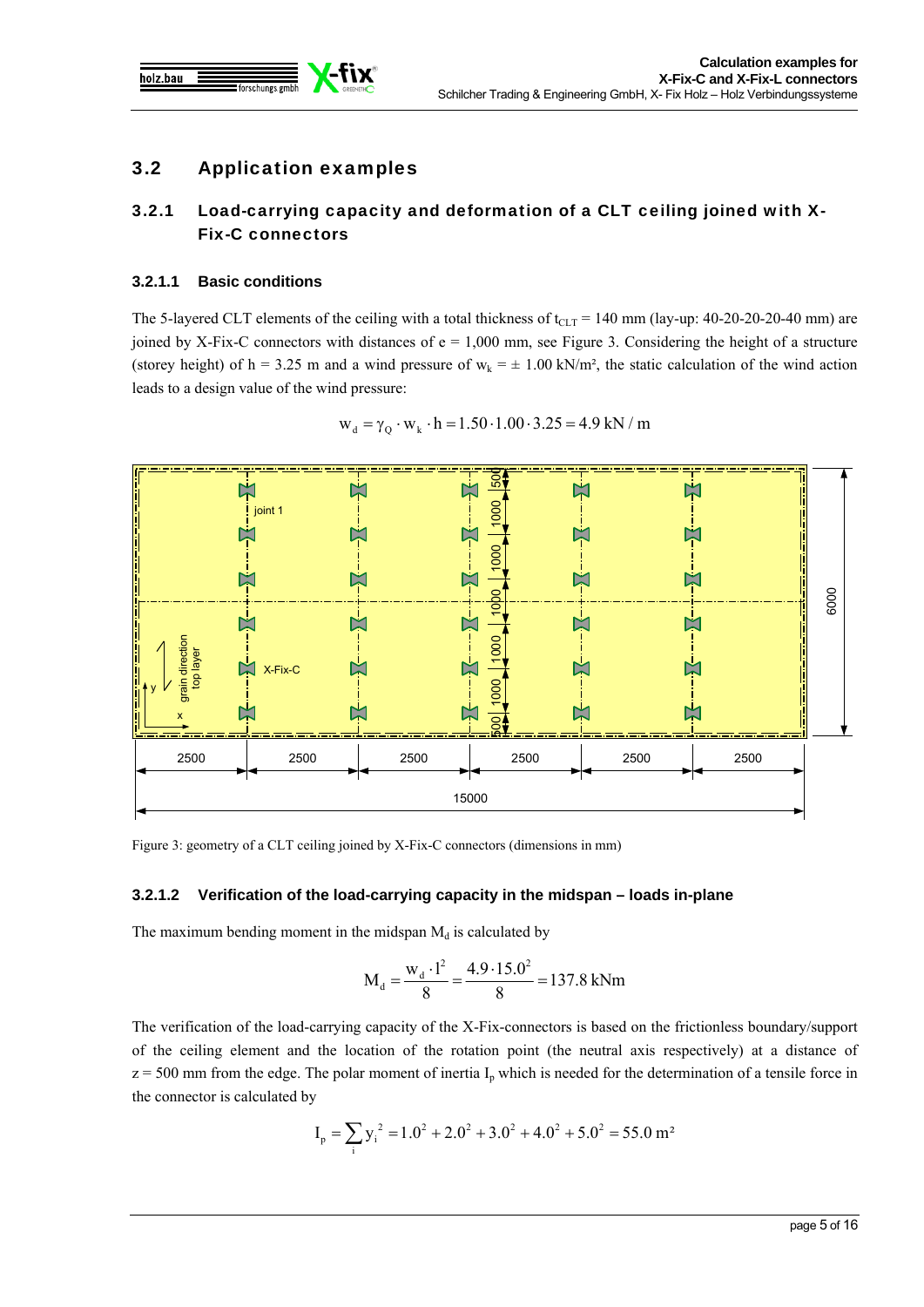

The design value of the maximum tensile force  $F_{t,d}$  for the most stressed connector is calculated by

$$
\max F_{t,d} = \frac{M_d}{I_p} \cdot y_{max} = \frac{137.9}{55.0} \cdot 5.0 = 12.5 \text{ kN}
$$

The design value of the tensile load-carrying capacity  $R_{t,d}$  of a X-Fix-C connector is given by

$$
R_{t,d} = \frac{k_{mod} \cdot R_{t,k}}{\gamma_M} = \frac{0.9 \cdot 22.0}{1.3} = 15.2 \text{ kN}
$$

The verification leads to

$$
\frac{F_{t,d}}{R_{t,d}} = \frac{12.5}{15.2} = 0.82 < 1.0
$$
 Design fulfilled!

#### **3.2.1.3 Verification of the load-carrying capacity in the first butt joint – loads in-plane**

The decisive shear force  $V_{d,1}$  in the first butt joint is calculated by

$$
V_{d,1} = W_d \cdot \left(\frac{l}{2} - b_1\right) = 4.9 \cdot \left(\frac{15.0}{2} - 2.5\right) = 24.5 \text{ kN}
$$

The related bending moment  $M<sub>d,1</sub>$  at the first butt joint is calculated by

$$
M_{d,1} = \frac{w_d \cdot b_1}{2} \cdot (l - b_1) = \frac{4.9 \cdot 2.50}{2} \cdot (15.0 - 2.5) = 76.6 \text{ kNm}
$$

The design shear force  $F_{v,d}$  of one X-Fix connector is determined with

$$
F_{v,d} = \frac{V_{d,1}}{n} = \frac{24.5}{6} = 4.1 \text{ kN}
$$

The design tensile force  $F_{t,d}$  of the maximum stressed connector due to the bending moment is calculated by

$$
\max F_{t,d} = \frac{M_{d,1}}{I_p} \cdot y_{max} = \frac{76.6}{55.0} \cdot 5.0 = 7.0 \text{ kN}
$$

The design value of the tensile load-carrying capacity  $R_{t,d}$  of a X-Fix-C connector is given by

$$
R_{t,d} = \frac{k_{mod} \cdot R_{t,k}}{\gamma_M} = \frac{0.9 \cdot 22.0}{1.3} = 15.2 \text{ kN}
$$

and the design value of the shear load-carrying capacity  $R_{t,d}$  of a X-Fix-C connector is calculated by

$$
R_{v,d} = \frac{k_{mod} \cdot R_{v,k}}{\gamma_M} = \frac{0.9 \cdot 22.0}{1.3} = 15.2 \text{ kN}.
$$

Based on the consideration of combined tensile and shear stresses in a quadratic interaction, the verification of the most stressed X-Fix C connector leads to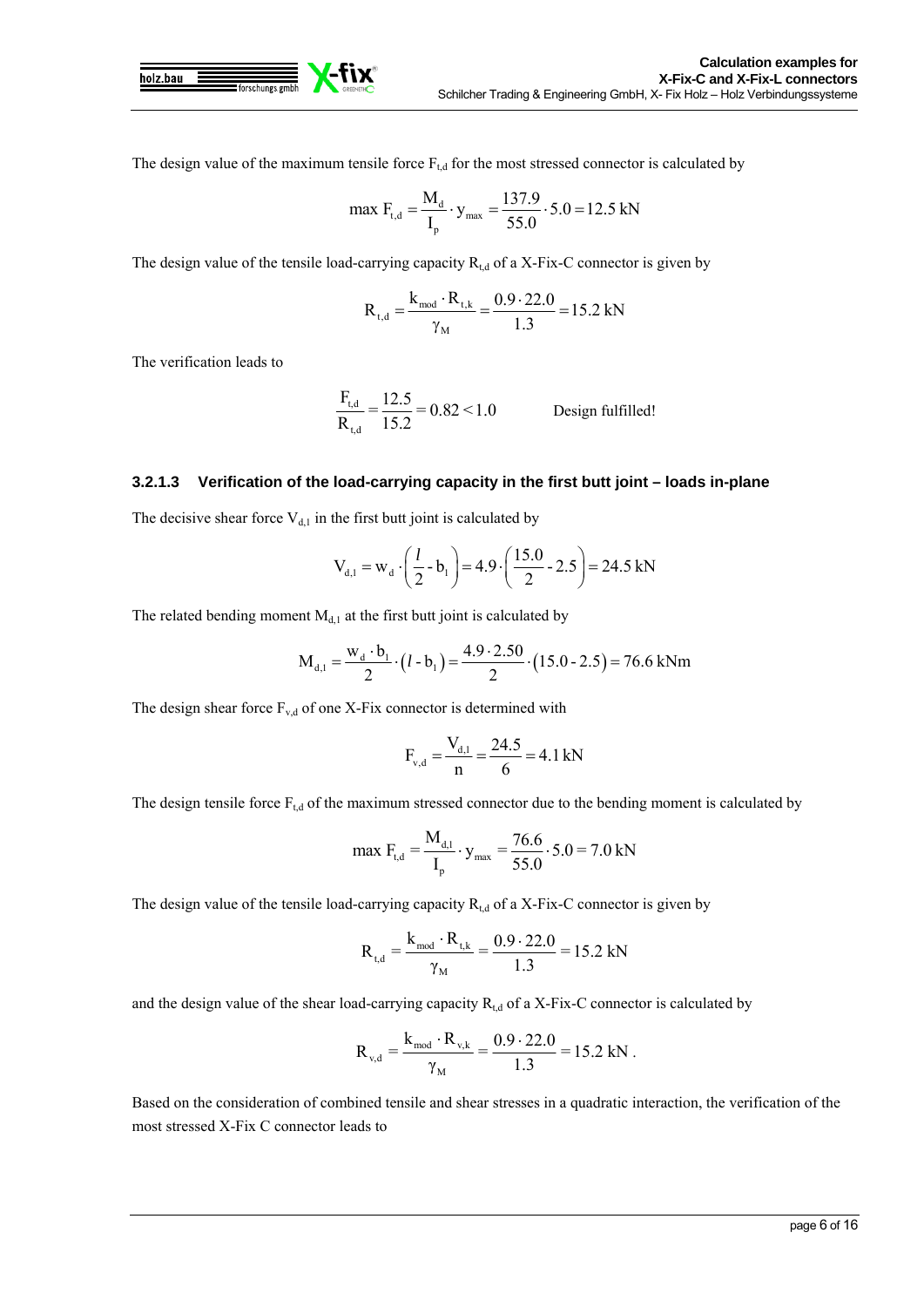

$$
\left(\frac{F_{v,d}}{R_{v,d}}\right)^2 + \left(\frac{F_{t,d}}{R_{t,d}}\right)^2 = \left(\frac{4.1}{15.2}\right)^2 + \left(\frac{7.0}{15.2}\right)^2 = 0.07 + 0.21 = 0.28 < 1.0
$$
\nDesign fulfilled!

### **3.2.1.4 Verification of the deflection in the midspan – loads in-plane**

The verification of the deflection in the midspan is based on a simple spring model with consideration of a pliable and flexible shear CLT plate element. The friction parts of the cross walls will be neglected. The deflection of the CLT ceiling due to the connectors consists of the translational and the rotational spring.



Figure 4: spring model for calculation of deflections in midspan (dimensions in mm)

The application of the wind action on the joined CLT ceiling elements leads to an interaction between the translation of the connector (consideration of the slip modulus in shear  $K_{ser,v}$ ) and the rotation resulting with gaps of the X-Fix-C-Connector (consideration of the slip modulus in tension  $K_{\text{set}}$ ).

Considering the slip modulus  $K_{ser,s}$  for shear, the slip modulus of the translational part  $K_{ser,n,y}$  of the X-Fix-C connectors in the butt joint is calculated with

$$
K_{\text{ser,n,y}} = K_{\text{ser,v}} \cdot n = 20,000 \cdot 5 = 100,000 \text{ N} / \text{mm} = 1.0 \cdot 10^5 \text{ kN} / \text{m}
$$

Considering the slip modulus  $K_{\text{set,t}}$  for tension, the slip modulus of the rotational spring  $K_{\text{set,n,\phi}}$  of the X-Fix-C connectors in the butt joint is calculated with

$$
K_{\text{ser,n},\varphi} = K_{\text{ser,t}} \cdot I_{\text{p}} = 18,000 \cdot 55.0 = 990,000 \text{ kNm / rad}
$$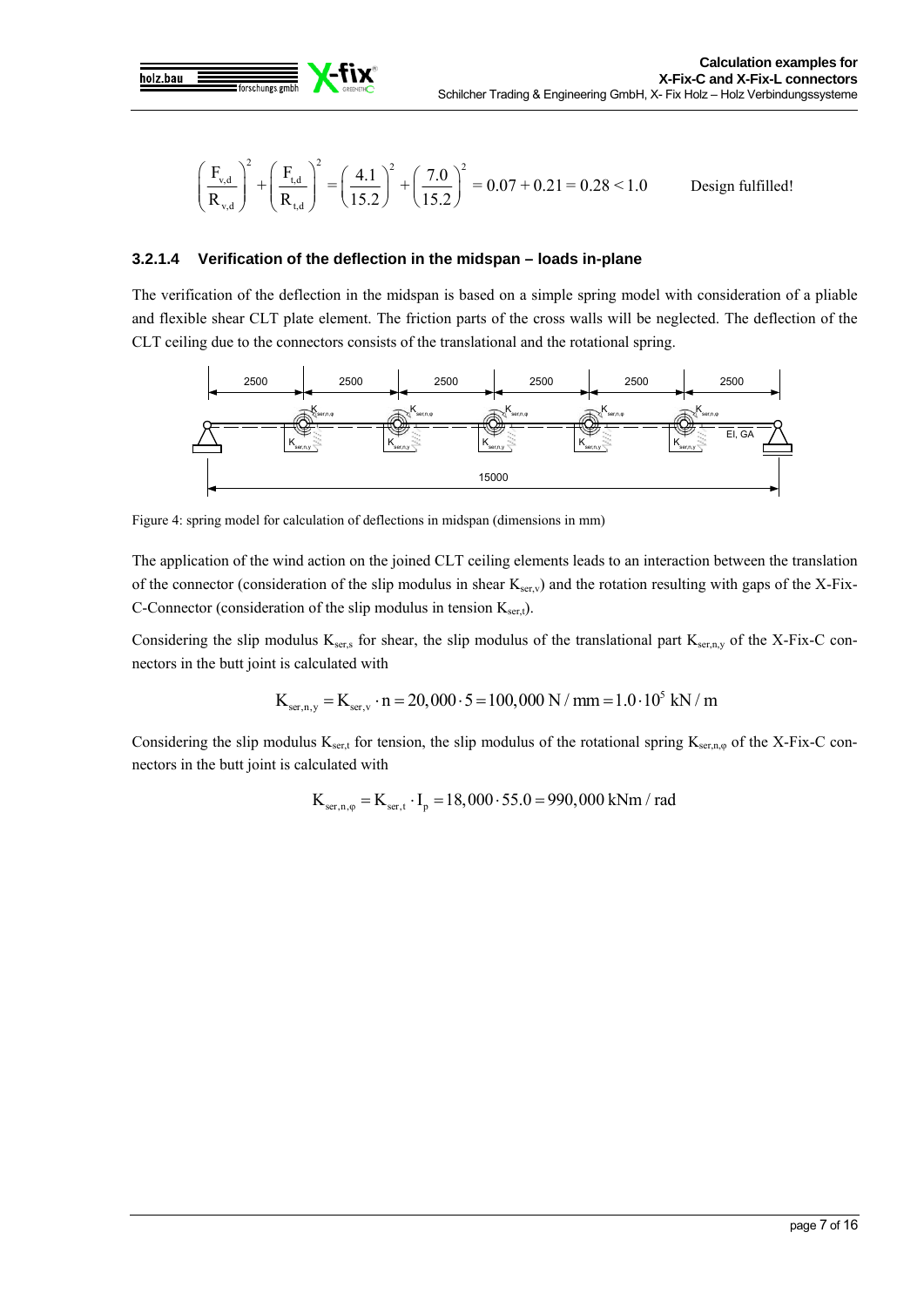

In the serviceability limit state the deflection  $w_m$  of the CLT ceiling in the midspan is calculated by

$$
w_{m} = \int_{1}^{1} \frac{M \cdot \overline{M}}{E_{0,CLT,mean} \cdot I} \cdot dx + \int_{1}^{1} \frac{V \cdot \overline{V}}{G_{CLT,mean} \cdot A_{v}} \cdot dx + \sum_{i} \frac{V_{i} \cdot \overline{V}_{i}}{K_{ser,n,y}} + \sum_{i} \frac{M_{i} \cdot \overline{M}_{i}}{K_{ser,n,\varphi}} =
$$
\n
$$
= 2 \cdot \frac{15.0}{2} \cdot \frac{5}{12} \cdot \frac{91.4 \cdot 3.75}{1.16 \cdot 10^{7} \cdot 0.720} + 2 \cdot \frac{15.0}{2} \cdot \frac{1}{2} \cdot \frac{24.4 \cdot 0.50}{4.50 \cdot 10^{5} \cdot 0.70} +
$$
\n
$$
+ \frac{2 \cdot 16.3 \cdot 0.50 + 2 \cdot 8.1 \cdot 0.50 + 0}{100.000} + \frac{2 \cdot 50.8 \cdot 1.25 + 2 \cdot 81.3 \cdot 2.50 + 91.4 \cdot 3.75}{990.000} =
$$
\n
$$
= 2.56 \times 10^{-4} + 2.90 \times 10^{-4} + 2.44 \times 10^{-4} + 8.86 \times 10^{-4} = 1.68 \times 10^{-3} \text{ m} = 1.68 \text{ mm}
$$
\n
$$
(= 15.3\% + 17.3\% + 14.6\% + 52.8\% = 100\%)
$$

where:

M, V maximum bending moment and shear force due to real load  
\n
$$
(w_d = \gamma_Q \cdot w_k \cdot h = 1.0 \cdot 1.00 \cdot 3.25 = 3.25 \text{ kN/m})
$$

 $\overline{M}, \overline{V}$  maximum bending moment and shear force due to virtual load

 $E_{0,CLT,mean}$  mean value of the modulus of elasticity of the CLT element  $[kN/m^2]$ 

 $G_{CLT,mean}$  mean value of the effective shear modulus of the CLT element  $[kN/m^2]$ 

I moment of inertia  $[m<sup>4</sup>]$  (only the cross layers taken into account)

$$
I = \frac{\sum t_{Q} \cdot h^{3}}{12} = \frac{0.04 \cdot 6.00^{3}}{12} = 0.72 \text{ m}^{4}
$$

 $A_v$  shear area  $[m^2]$ 

$$
A_s = \frac{A}{\kappa} = \frac{0.14 \cdot 6.00}{1.20} = 0.70 \text{ m}^2
$$

The maximum deflection for bracings is restricted to *l*/500 according to ÖNORM EN 1995-1-1. Thus, the limited value in the presented example is

$$
\max w = \frac{l}{500} = \frac{15,000}{500} = 30.0 \text{ mm}
$$

The verification of the deflection of the CLT ceiling for in-plane loads leads to

$$
\frac{W_m}{\text{max } w} = \frac{1.68}{30.0} = 0.056 < 1.0 \quad \text{Design fulfilled!}
$$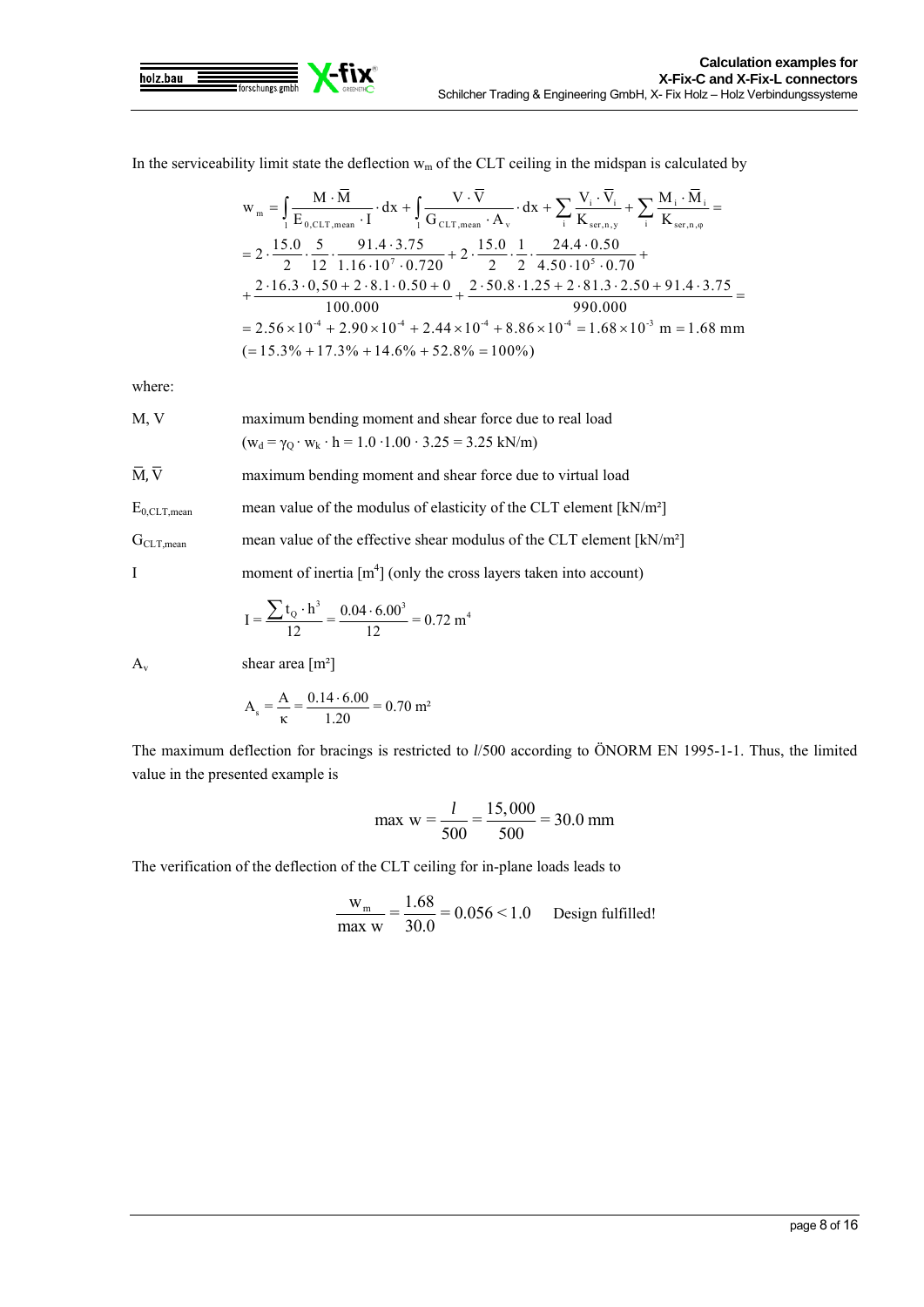

# 3.2.2 Load-carrying capacity and deformation of a CLT wall (diaphragm) joined with X-Fix-C connectors

Figure 5 shows a CLT wall which should transfer the resulting horizontal actions to the underlying floor. The wall assembly comprises several panels which are joined with X-Fix-C connectors. Because of the large storey height  $(h = 3.25 \text{ m})$  an upper panel is needed which consists of a single CLT element with a height of 0.655 m and is joined and braced at a distance of 6.0 m by cross walls on each side. It is assumed that the joined CLT wall diaphragm can transfer all occurring loads without buckling. The friction in the joint of the upper element with the lower CLT wall elements will be neglected. The X-Fix-C connector in the wall part between the windows is not considered in the calculation of the wall diaphragm.

The loads in-plane comprise the vertical loads, which consists of permanent loads amounting to  $g_k = 2.50 \text{ kN/m}$  and snow loads with  $s_k = 5.0$  kN/m, and the shear loading due to wind action in horizontal direction  $w_k = \pm 1.00$  kN/m<sup>2</sup>.



Figure 5: geometry of a CLT wall joined with X-Fix-C connectors (dimensions in mm)

### **3.2.2.1 Horizontal load transfer in the butt joint – loads in-plane**

Because of the wind action on the outer CLT wall 2 (effective length  $l = 6.0$  m) the floor and ceiling CLT panels get the horizontal shear loads which are transferred to the inner CLT wall and into the butt joint of the upper and lower CLT element respectively. The horizontal load transfer takes place only in areas on the left and on the right of the window openings - the area between the window openings is not considered in the calculation. The horizontal load  $H_d$  in the butt joint is calculated with

$$
H_d = \gamma_Q \cdot w_k \cdot h \cdot l \cdot 0.5 = 1.5 \cdot 1.00 \cdot 3.25 \cdot 6.0 \cdot 0.5 = 14.6 \text{ kN}
$$

Due to design requirement two sets of X-Fix-C connectors, each comprising two connectors, are positioned in the areas with a length of  $b_1 = 1.75$  m. The distances between two connectors and to the sides amounts to  $s = 950$  mm and  $s_1 = 400$  mm, respectively.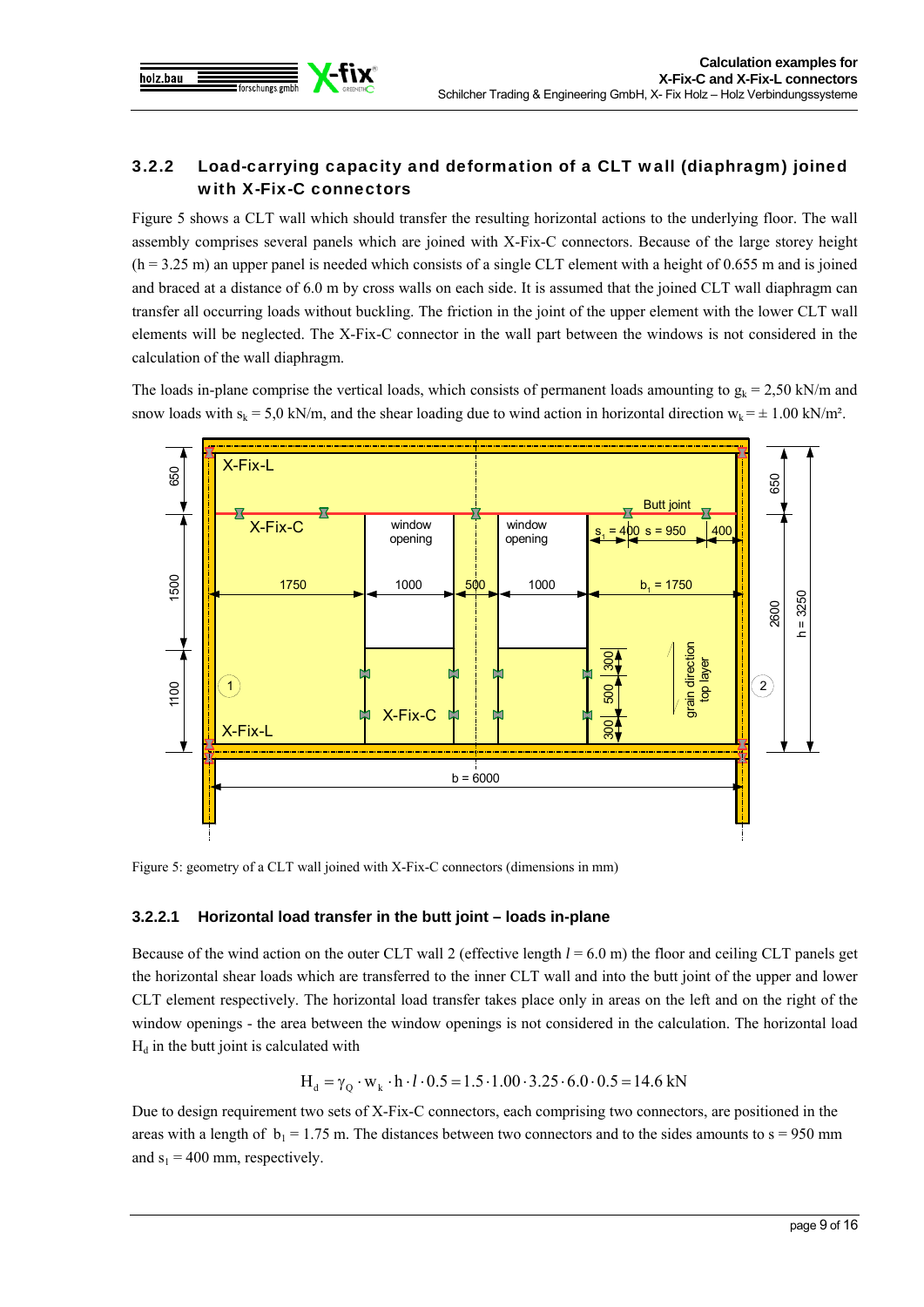

The load carrying capacity  $R_{v,d}$  of one X-Fix-C connector is

$$
R_{v,d} = \frac{k_{\text{mod}} \cdot R_{v,k}}{\gamma_M} = \frac{0.9 \cdot 22.0}{1.3} = 15.2 \text{ kN}.
$$

#### **3.2.2.2 Verification of the uplift forces**

The calculation of the moment is based on the simplified procedure assuming that the center of rotation lies on the axis of the X-Fix-C connectors. The influence of the bending stiffness of the upper panel will be neglected (conservative approach). The design value of the bending moment  $M_d$  can be calculated with consideration of the upper panel height of  $h_2$  = 650 mm by

$$
M_d = H_d \cdot h_2 = 14.6 \cdot 0.65 = 9.5 \text{ kNm}
$$

The design value of the maximum tensile force  $F_{t,d}$  for one connector is

$$
F_{t,d} = \frac{M_d}{s} = \frac{9.5}{0.95} = 10.0 \text{ kN}
$$

The design value of the resulted compression load  $F_{c,d}$  due to the permanent load is calculated with consideration of a sufficient bending stiffness of the upper panel:

$$
F_{c,d} = \gamma_G \cdot g_k \cdot (\frac{s}{2} + s_1) = 1.0 \cdot 2.5 \cdot (\frac{0.95}{2} + 0.40) = 2.2 \text{ kN}
$$

The X-Fix-C connector has to transfer following resulting load  $F_d$ :

$$
F_{d} = F_{t,d} - F_{c,d} = 10.0 - 2.2 = 7.8 \text{ kN}
$$

Based on the consideration of combined tensile and shear loads in a quadratic interaction, the verification of the most stressed X-Fix C connector leads to:

$$
\left(\frac{F_{v,d}}{R_{v,d}}\right)^2 + \left(\frac{F_d}{R_{t,d}}\right)^2 = \left(\frac{\left(\frac{14.6}{4}\right)}{15.2}\right)^2 + \left(\frac{7.8}{15.2}\right)^2 = 0.06 + 0.26 = 0.32 < 1.0
$$
 Design fulfilled!

Note 1:

The bending stiffness in the area of the horizontal butt joint has to be ensured for a sufficient load-carrying capacity of the joined CLT wall against buckling. For example, this can be done by facade elements which are assembled and connected with the CLT wall elements with a load carrying connection.

Note 2:

The verification of the load carrying capacity of the CLT wall for loads in-plane has to be done separately. The calculation requires the determination of the design member forces for the most unfavourable load combination.

#### Note 3:

For the load introduction in-plane in lengthwise direction additional connections have to be provided (e.g. angle brackets).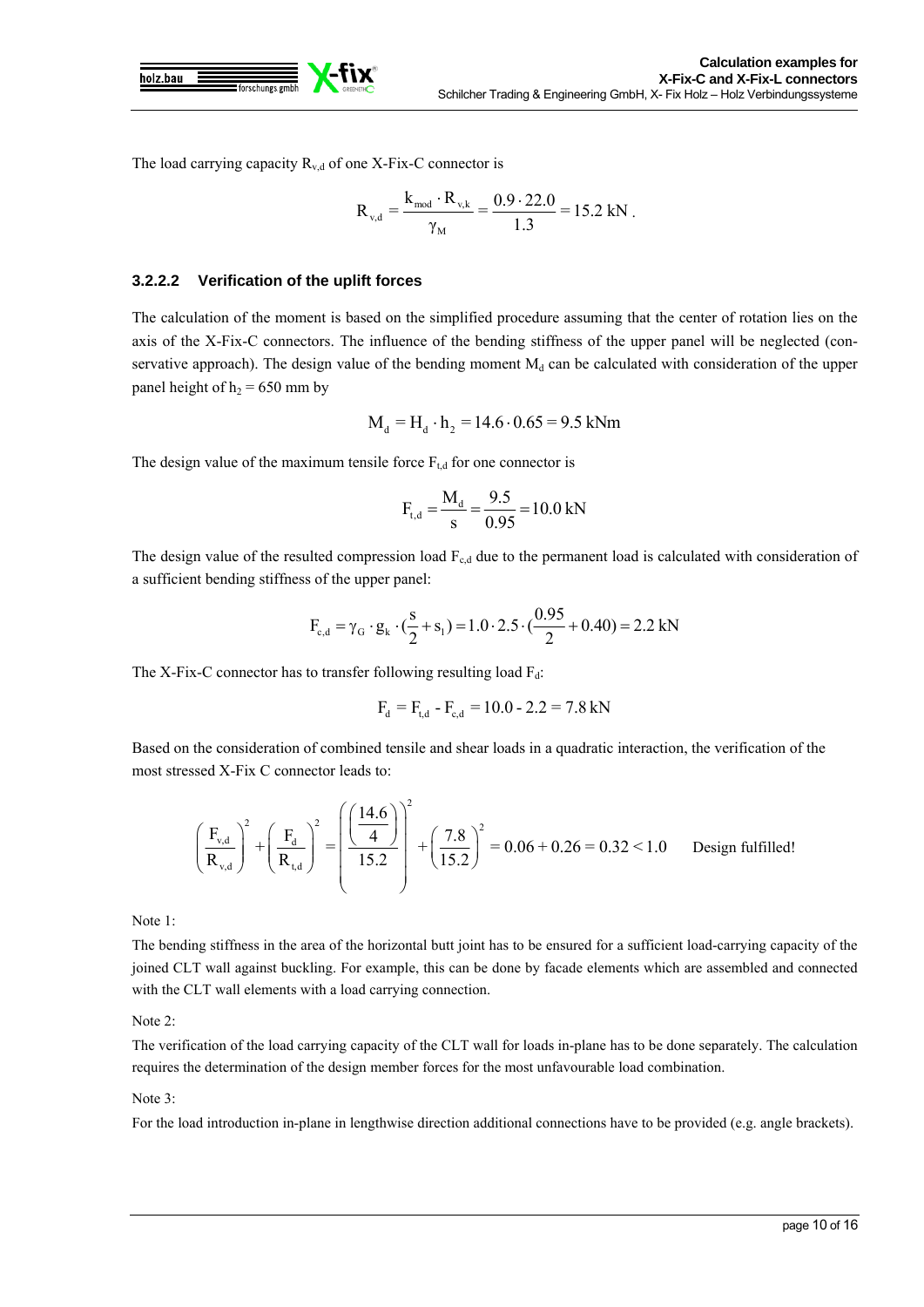

# 4 CALCULATION EXAMPLES OF X-FIX-L COUPLING BARS

# 4.1 Basic cases

### 4.1.1 Design of X-Fix-L coupling bars in tension T-joints

The characteristic value of the load-carrying capacity in tension  $R_{tk}$  for a T-joint is defined with 15.0 kN (see Table 2 and Figure 6). The amount of the shear force  $V_d$  in the loaded CLT wall will be neglected.



Figure 6: X-Fix-L coupling bar in a tension T-joint

On the basis of the modification factor for duration of load and moisture content  $k_{mod} = 0.9$  for service class 1 and the load-duration class "short-term" according to ÖNORM EN 1995-1-1, the design tensile force per unit meter  $R_{td}$ is calculated by:

$$
R_{t,d} = \frac{k_{mod} \cdot R_{t,k}}{\gamma_M} = \frac{0.9 \cdot 15.0}{1.3} = 10.4 \text{ kN / m}
$$

The related displacement of the connection in the serviceability limit state is calculated by:

$$
u = \frac{R_{\rm t,k}}{K_{\rm ser}} = \frac{15.0}{14.5} = 1.03 \text{ mm}
$$

# 4.1.2 Design of X-Fix-L coupling bars in tension edge-joints

### **4.1.2.1 Edge joint – butt joint 0°**

The characteristic value of the load-carrying capacity in tension  $R_{tk}$  for an edge-butt joint is defined with 8.5 kN (see Table 2 and Figure 7). The amount of the shear force  $V_d$  in the loaded CLT wall will be neglected.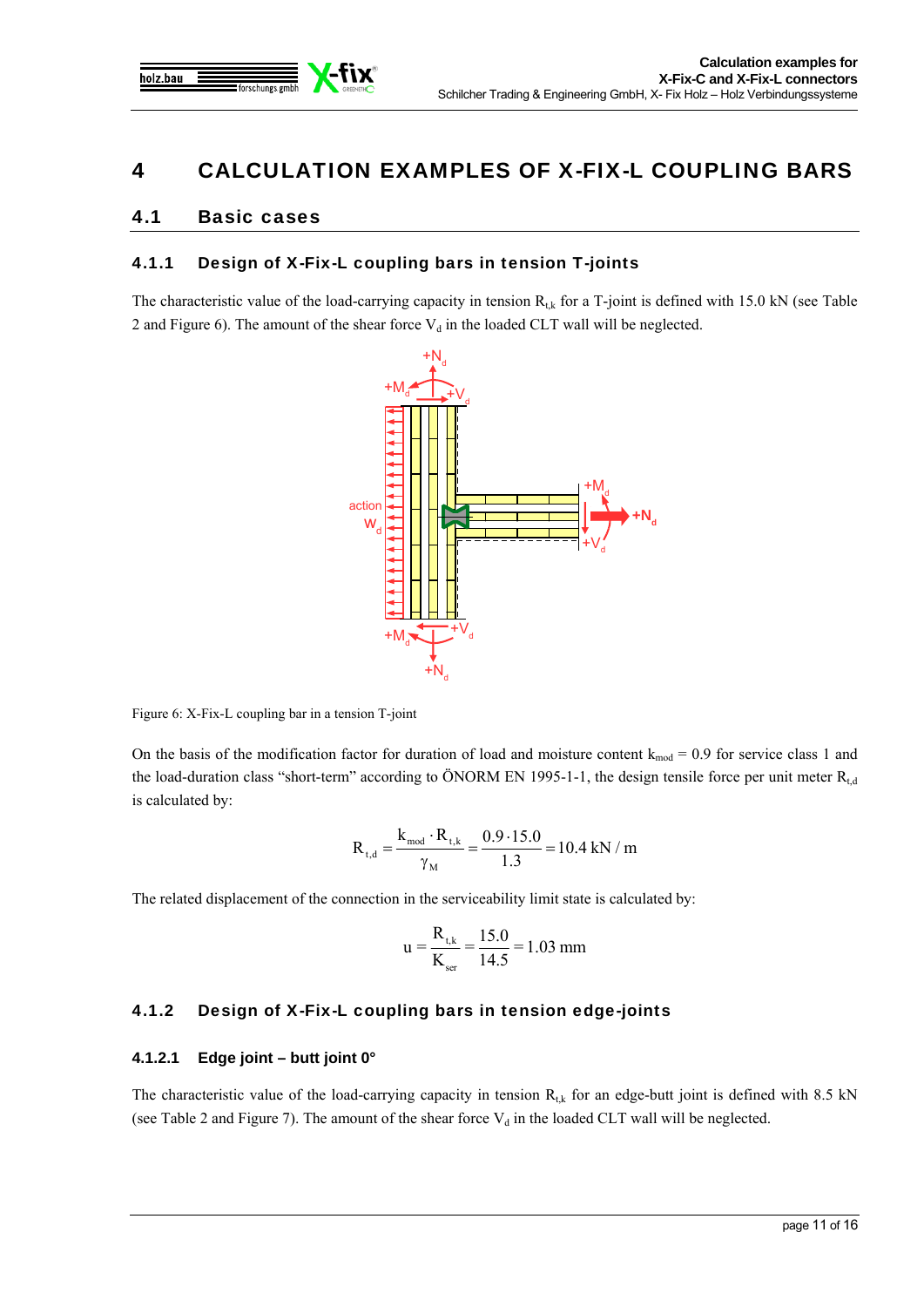



Figure 7: X-Fix-L coupling bar in a tension edge-joint (butt joint  $0^{\circ}$ )

On the basis of the modification factor for duration of load and moisture content  $k_{mod} = 0.9$  for service class 1 and the load-duration class "short-term" according to ÖNORM EN 1995-1-1, the design tensile force per unit meter  $R_{t,d}$ is calculated by:

$$
R_{t,d} = \frac{k_{mod} \cdot R_{t,k}}{\gamma_M} = \frac{0.9 \cdot 8.5}{1.3} = 5.9 \text{ kN / m}
$$

The related displacement of the connection in the serviceability limit state is calculated by:

$$
u = \frac{R_{t,k}}{K_{ser}} = \frac{8.5}{7.8} = 1.09 \text{ mm}
$$

#### **4.1.2.2 Edge joint – mitre joint 45°**

The characteristic value of the load-carrying capacity in tension  $R_{t,k}$  for a mitre joint is defined with 14.0 kN (see Table 2 and Figure 8). The amount of the shear force  $V_d$  in the loaded CLT wall will be neglected.



Figure 8: X-Fix-L coupling bar in a tension edge-joint (mitre joint 45°)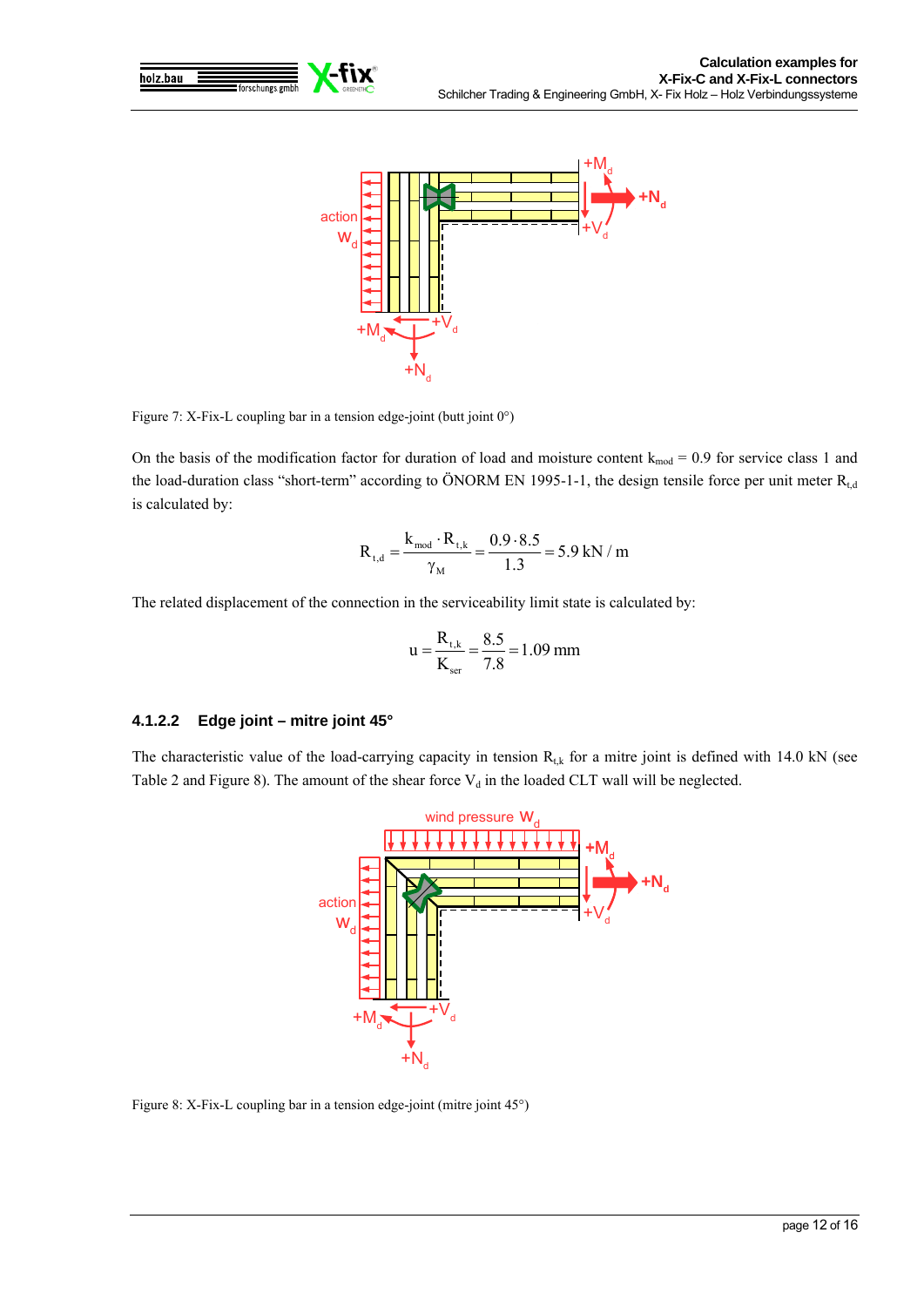

On the basis of the modification factor for duration of load and moisture content  $k_{mod} = 0.9$  for service class 1 and the load-duration class "short-term" according to ÖNORM EN 1995-1-1, the design tensile force per unit meter  $R_{t,d}$ is calculated by:

$$
R_{t,d} = \frac{k_{mod} \cdot R_{t,k}}{\gamma_M} = \frac{0.9 \cdot 14.0}{1.3} = 9.7 \text{ kN / m}
$$

The related displacement of the connection in the serviceability limit state is calculated by:

$$
u = \frac{R_{t,k}}{K_{ser}} = \frac{14.0}{8.3} = 1.69 \text{ mm}
$$

### 4.1.3 Design of X-Fix-L coupling bars in shear edge-joints

#### **4.1.3.1 Edge joint – butt joint 0°**

The characteristic value of the load-carrying capacity in shear  $R_{v,k}$  for an edge-butt joint is defined with 5.5 kN (see Table 2 and Figure 9). The amount of the tension force  $N_d$  in the loaded CLT wall will be neglected.



Figure 9: X-Fix-L coupling bar in a shear edge-joint (butt joint 0°)

On the basis of the modification factor for duration of load and moisture content  $k_{mod} = 0.9$  for service class 1 and the load-duration class "short-term" according to ÖNORM EN 1995-1-1, the design shear force per unit meter  $R_{v,d}$ is calculated by:

$$
R_{\rm v,d} = \frac{k_{\rm mod} \cdot R_{\rm v,k}}{\gamma_{\rm M}} = \frac{0.9 \cdot 5.5}{1.3} = 3.8 \text{ kN / m}
$$

The related displacement of the connection in the serviceability limit state is calculated by:

$$
u = \frac{R_{v,k}}{K_{ser}} = \frac{5.5}{4.9} = 1.12 \text{ mm}
$$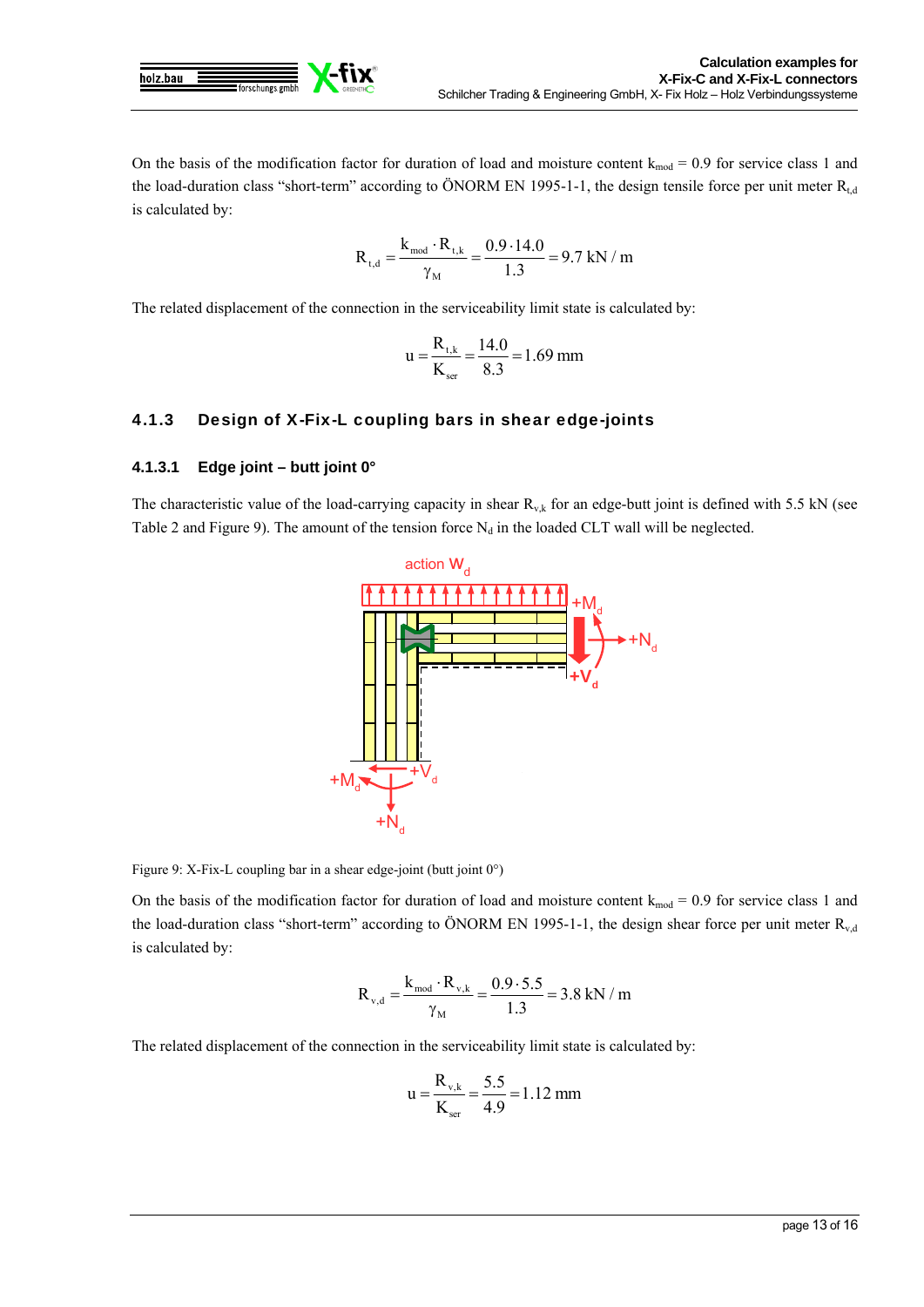

### **4.1.3.2 Edge joint – mitre joint 45°**

The characteristic value of the load-carrying capacity in shear  $R_{v,k}$  for an edge-mitre joint is defined with 8.0 kN (see Table 2 and Figure 10). The amount of the tension force  $N_d$  in the loaded CLT wall will be neglected.



Figure 10: X-Fix-L coupling bar in a shear edge-joint (mitre joint 45°)

On the basis of the modification factor for duration of load and moisture content  $k_{mod} = 0.9$  for service class 1 and the load-duration class "short-term" according to ÖNORM EN 1995-1-1, the design shear force per unit meter  $R_{v,d}$ is calculated by:

$$
R_{\rm v,d} = \frac{k_{\rm mod} \cdot R_{\rm v,k}}{\gamma_{\rm M}} = \frac{0.9 \cdot 8.0}{1.3} = 5.5 \text{ kN} \ / \text{ m}
$$

The related displacement of the connection in the serviceability limit state is calculated by:

$$
u = \frac{R_{v,k}}{K_{ser}} = \frac{8.0}{6.5} = 1.23 \text{ mm}
$$

### 4.2 Application examples

### 4.2.1 Wind load transfer from wall elements to ceiling for loads out of plane

The CLT wall element is connected with the upper and lower CLT ceiling panels by X-Fix-L coupling bars which have to transfer the wind loads acting out of plane, see Figure 5. The design value  $w_d$  of the occurred wind pressure  $w_k = \pm 1.00$  kN/m<sup>2</sup> is calculated with:

$$
w_d = \gamma_Q \cdot w_k \cdot h = 1.50 \cdot 1.00 \cdot \frac{1}{2} \cdot 3.25 = 2.4 \text{ kN} / m
$$

On the basis of the modification factor for duration of load and moisture content  $k_{mod} = 0.9$  for service class 1 and the load-duration class "short-term" according to ÖNORM EN 1995-1-1, the design shear force per unit meter  $R_{v,d}$ is calculated by (the friction in the joint between ceiling and wall is neglected):

$$
R_{\rm v,d} = \frac{k_{\rm mod} \cdot R_{\rm v,k}}{\gamma_{\rm M}} = \frac{0.9 \cdot 5.5}{1.3} = 3.8 \text{ kN / m}
$$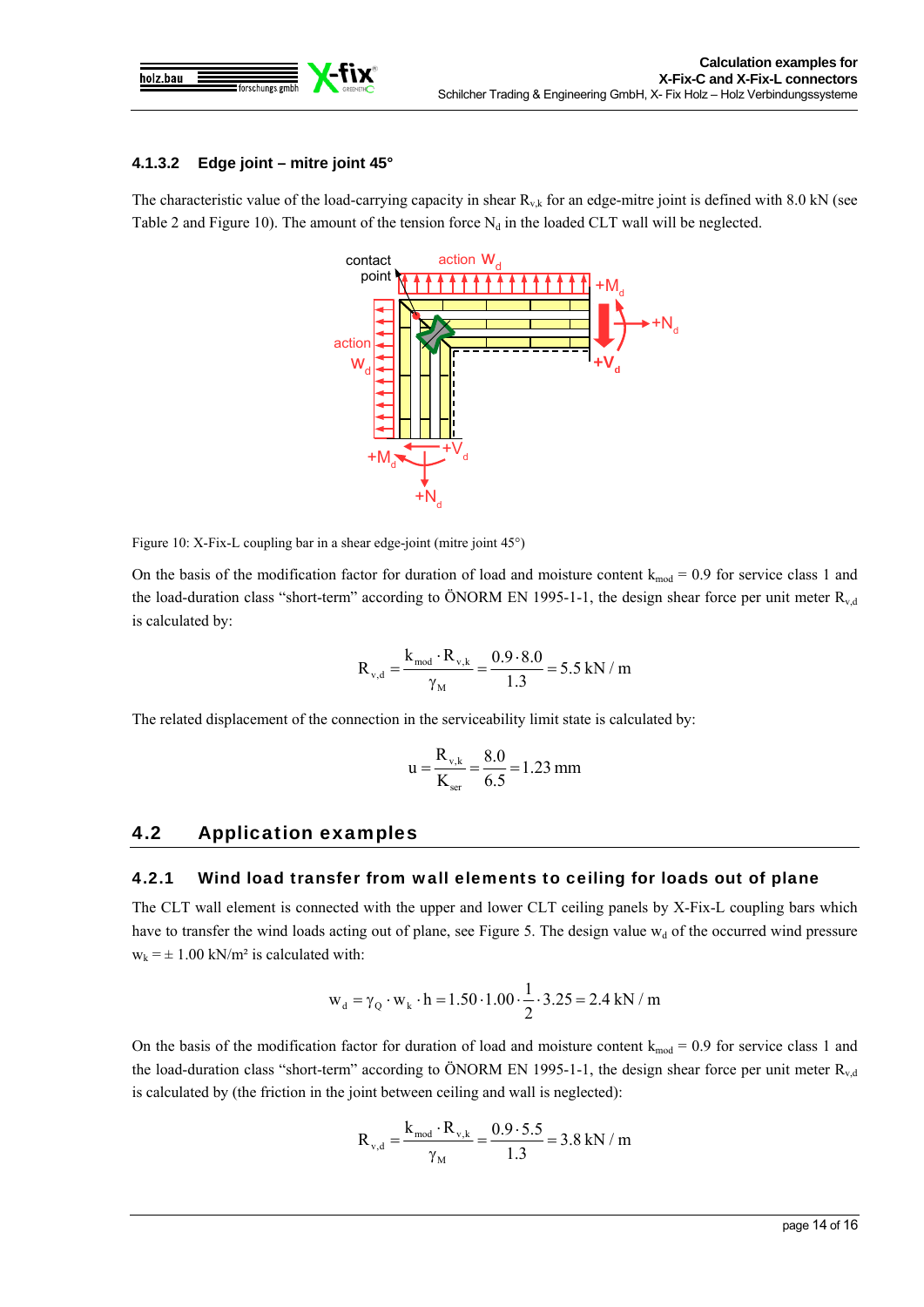

The verification leads to:

$$
\frac{W_d}{R_{v,d}} = \frac{2.4}{3.8} = 0.63 < 1.0 \text{ Design fulfilled!}
$$

### 4.2.2 Wind load transfer of wall elements with edge joint connection

Two CLT wall elements connected with the X-Fix-L coupling bars in an edge butt joint have to bear the local wind forces acting. The X-Fix-L connector is thereby loaded in tension and shear. The considered effective width of the CLT wall elements is  $b = 1.75$  m. The design value of the occurred wind pressure  $w_k = \pm 1.00$  kN/m<sup>2</sup> is calculated with:

$$
w_d = \gamma_Q \cdot w_k \cdot b = 1.5 \cdot 1.0 \cdot 1.75 = 2.6 \text{ kN} / m
$$

On the basis of the modification factor for duration of load and moisture content  $k_{mod} = 0.9$  for service class 1 and the load-duration class "short-term" according to ÖNORM EN 1995-1-1, the design shear force per unit meter  $R_{\rm v,d}$ and the design tension force per unit meter  $R_{t,d}$  is calculated by:

$$
R_{v,d} = \frac{k_{\text{mod}} \cdot R_{v,k}}{\gamma_M} = \frac{0.9 \cdot 5.50}{1.3} = 3.8 \text{ kN/m},
$$
  

$$
R_{t,d} = \frac{k_{\text{mod}} \cdot R_{t,k}}{\gamma_M} = \frac{0.9 \cdot 8.5}{1.3} = 5.9 \text{ kN/m}.
$$

Based on the consideration of combined tensile and shear loads in a quadratic interaction, the verification of the X-Fix-L connector leads to:

$$
\left(\frac{w_{d}}{R_{v,d}}\right)^{2} + \left(\frac{w_{d}}{R_{t,d}}\right)^{2} = \left(\frac{2.6}{3.8}\right)^{2} + \left(\frac{2.6}{5.9}\right)^{2} = 0.47 + 0.19 = 0.63 < 1.0
$$

# 4.3 Summary

This paper shows some calculation examples for the connection systems X-Fix-C and X-Fix-L connectors of the company Schilcher Trading & Engineering GmbH , X- Fix Holz - Holz Verbindungssysteme, Lamnitz 8, A-9833 Rangersdorf.

Both connection systems are applicable for smaller timber buildings made of CLT and transfer the common loads – especially wind actions – in tension and shear. The used characteristic values of the load-carrying capacities and slip moduli are based on the test reports in [1], [2] and are valid for the defined boundary conditions in the mentioned reports.

The presented calculation examples can be applied generally. The static verification has to be done for each building individually.

For the load introduction in-plane in the lengthwise direction (e.g. loads in the floor joint) additional connections (e.g. angle brackets) and separate verifications have to be provided.